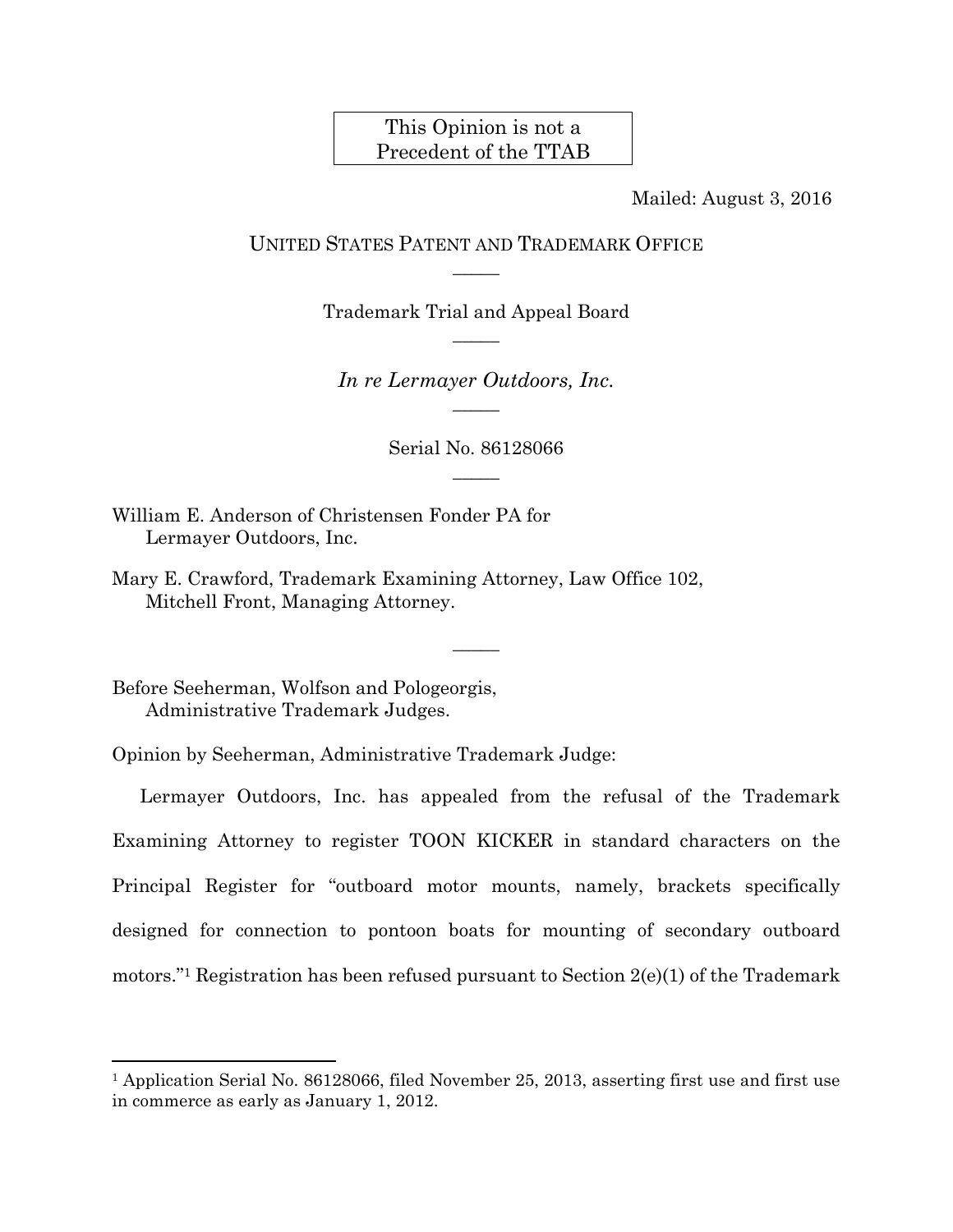Act, 15 U.S.C. 1052(e)(1), on the ground that Applicant's mark is merely descriptive of the identified goods.

We reverse the refusal of registration.

I. Preliminary Issues

After the Examining Attorney issued a final refusal on October 3, 2014, Applicant filed a request for reconsideration along with a notice of appeal. The appeal was instituted, and the application was remanded to the Examining Attorney to consider the request for reconsideration. At page seven of this eight-page request, after arguing at length that its mark is not merely descriptive, Applicant included, in a paragraph asserting its mark is not merely descriptive, the sentence: "Further, evidence in the record further shows Applicant's goods are associated with the mark and has acquired distinctiveness." Although the TEAS sheet that forms the first page of the response makes no mention of an amendment to seek registration pursuant to Section 2(f), the Examining Attorney took note of the sentence, and treated the claim of acquired distinctiveness as an alternative claim to Applicant's position that its mark is not merely descriptive; that is, the Examining Attorney did not deem this sentence to be an admission that the mark is not inherently distinctive.

In its main brief, in a recital of the prosecution history, Applicant makes no mention of a claim for registration under Section 2(f). Applicant merely states that it submitted a request for reconsideration in which it "offered arguments against the refusal to register the mark under Trademark Act  $\S$  2(e)(1)"; that the Examining Attorney then issued a non-final Office action maintaining refusal of registration

- *2* -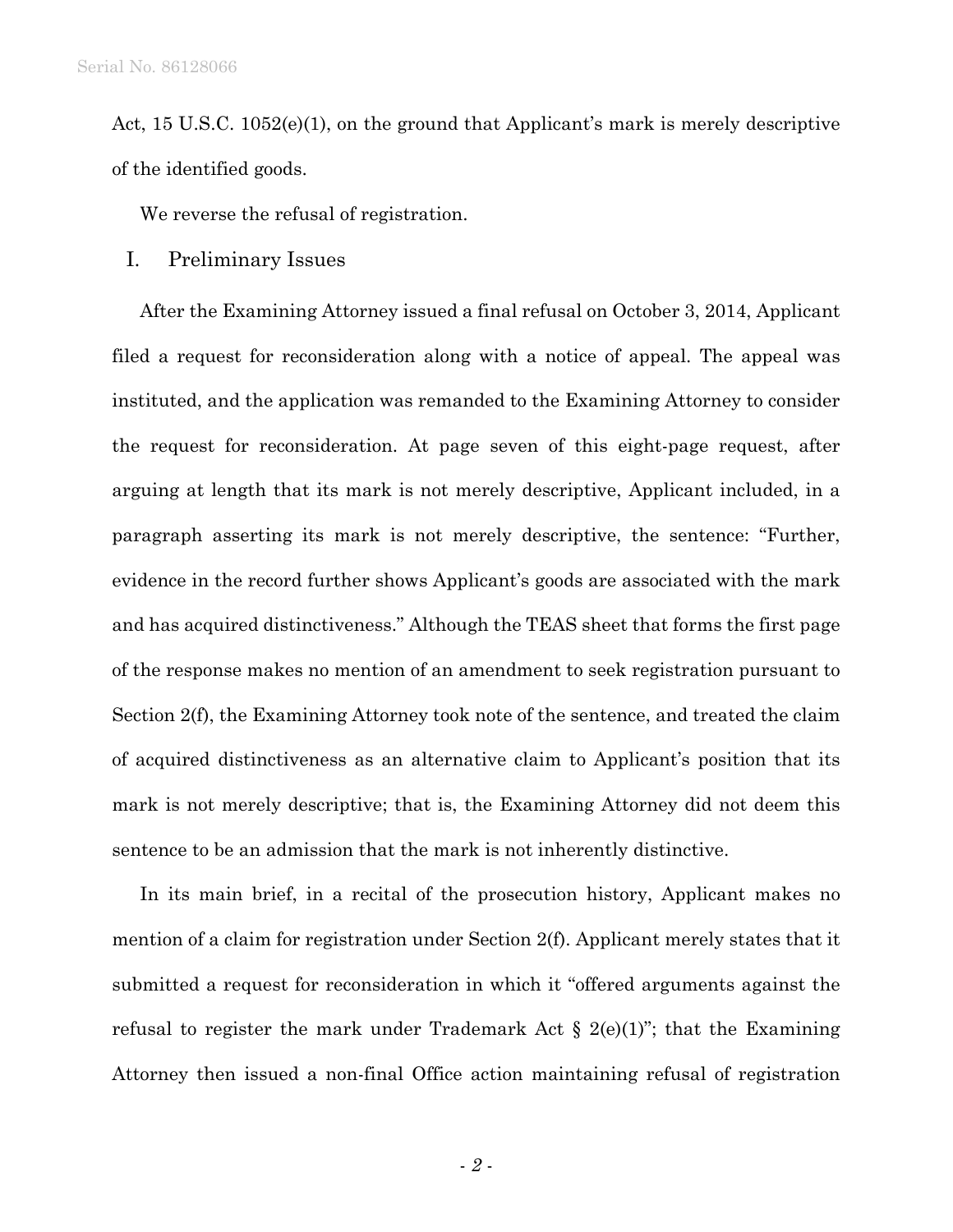under Trademark Act  $\S 2(e)(1)$ ; and that Applicant submitted a response in which it offered arguments against the refusal, and that the Examining Attorney issued a final Office action. 7 TTABVUE 6.

In view of the foregoing, we do not treat Applicant's offhand mention of acquired distinctiveness as an actual amendment, even in the alternative, to seek registration pursuant to Section 2((f). Accordingly, we consider the sole issue on appeal to be whether the mark is inherently distinctive or whether it is merely descriptive of the identified goods.

We also note that in her brief the Examining Attorney objects to an argument made by Applicant (that the term "pontoon" is overwhelmingly used in reference to the flotation tubes of a boat) because Applicant failed to make any evidence of record to substantiate the argument. The Examining Attorney cites Trademark Rule 2.142(d), which provides that the record in an application should be complete prior to the filing of an appeal. In point of fact, Applicant is not attempting to submit untimely evidence, and therefore Trademark Rule 2.142(d) does not apply. However, we will consider the Examining Attorney's objection as going to the persuasive value of argument that is not supported by evidence.

## II. Applicable Law

Section 2(e)(1) of the Trademark Act prohibits, *inter alia*, the registration of a mark which, when used on or in connection with the goods of the applicant, is merely descriptive of them. A term is merely descriptive if it immediately conveys knowledge of a significant quality, characteristic, function, feature or purpose of the goods or

- *3* -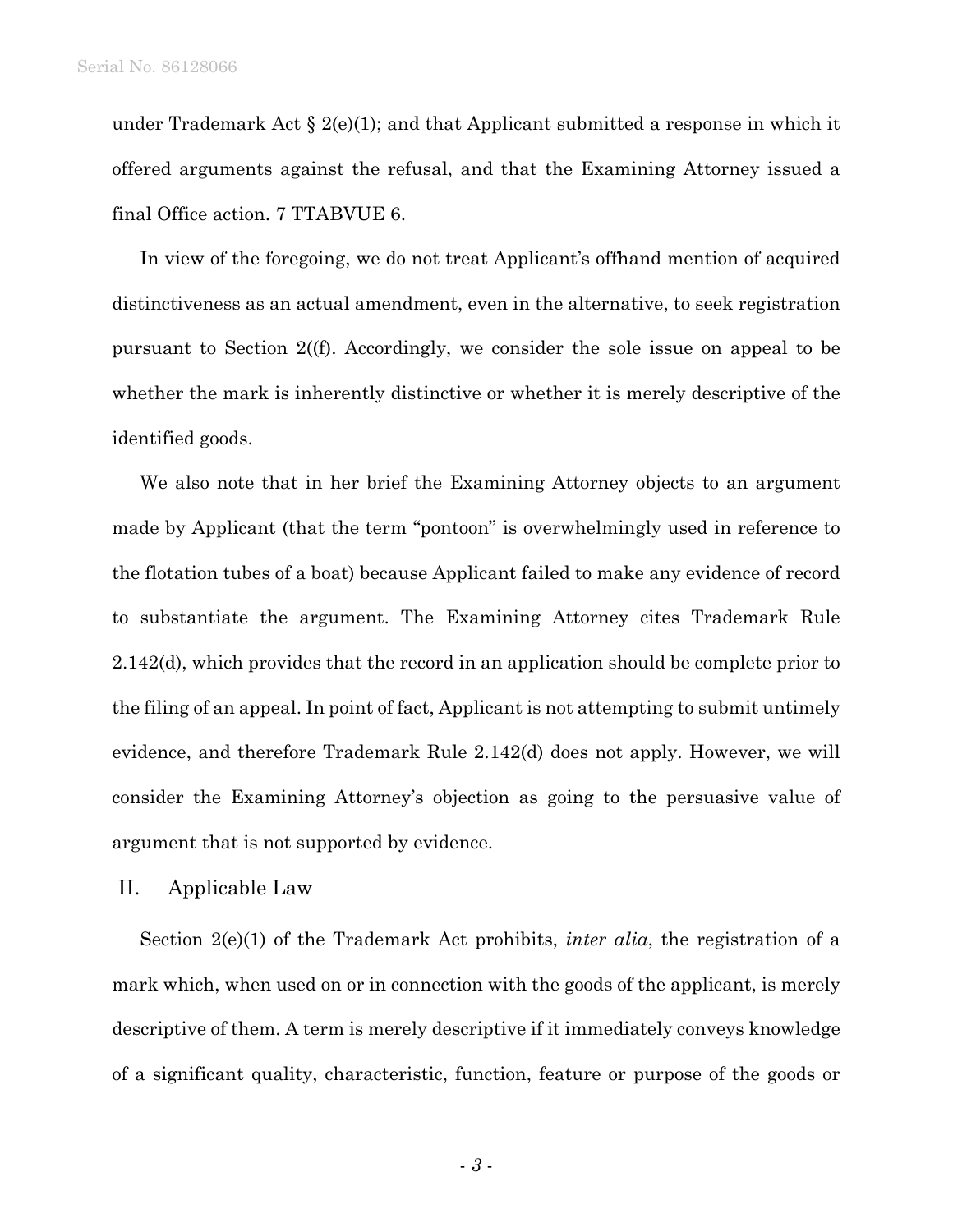services it identifies. See, e.g., *In re Chamber of Commerce of the U.S.*, 675 F.3d 1297, 102 USPQ2d 1217, 1219 (Fed. Cir. 2012); *In re Gyulay*, 820 F.2d 1216, 3 USPQ2d 1009, 1009 (Fed. Cir. 1987). Determining the descriptiveness of a mark is done in relation to an applicant's identified goods and/or services, the context in which the mark is being used, and the possible significance the mark would have to the average purchaser because of the manner of its use or intended use. See *In re Chamber of Commerce of the U.S.*, 102 USPQ2d at 1219 (citing *In re Bayer Aktiengesellschaft*, 488 F.3d 960, 963-64, 82 USPQ2d 1828, 1831 (Fed. Cir. 2007)). Descriptiveness of a mark is not considered in the abstract. *In re Bayer Aktiengesellschaft*, 82 USPQ2d at 1831. In other words, the question is whether someone who knows what the goods or services are will understand the mark to convey information about them. *DuoProSS Meditech Corp. v. Inviro Medical Devices Ltd.*, 695 F.3d 1247, 103 USPQ2d 1753, 1757 (Fed. Cir. 2012).

A mark is suggestive, and therefore registrable without resort to the provisions of Section 2(f) of the Act, if imagination, thought, or perception is required to reach a conclusion on the nature of the goods. *In re Gyulay*, 3 USPQ2d at 1009. *See also StonCor Group, Inc. v. Specialty Coatings, Inc.*, 759 F.3d 1327, 111 USPQ2d 1649, 1652 (Fed. Cir. 2014). Needless to say, Applicant contends that its mark is suggestive and not merely descriptive.

In support of her position that Applicant's mark is merely descriptive, the Examining Attorney has submitted evidence regarding the meaning of the individual elements of the mark, in an attempt to show that these elements are descriptive, and

- *4* -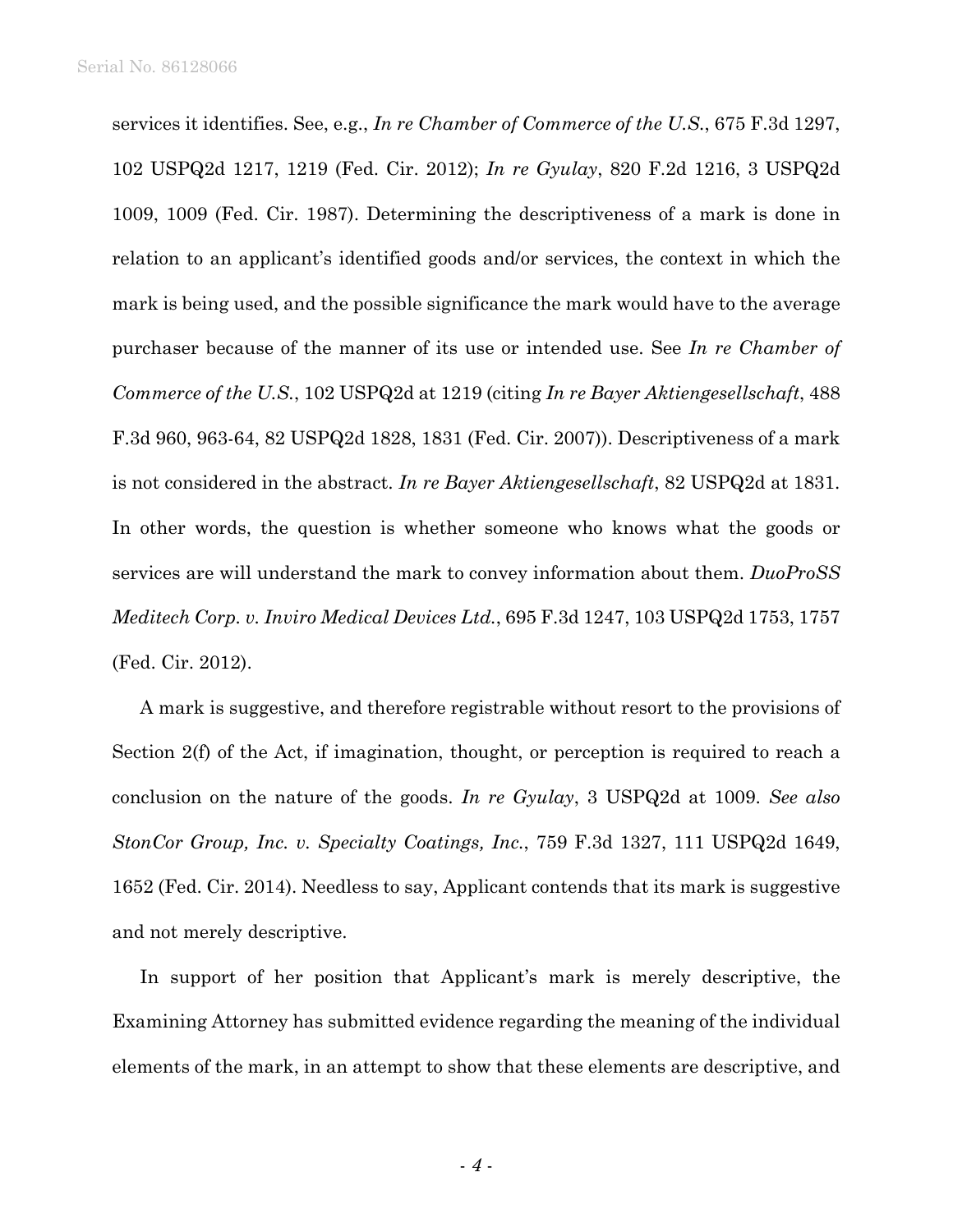that the combination of the terms results in a mark that is merely descriptive. With

respect to the term "TOON," the Examining Attorney has submitted evidence that

this element is found in a number of trademarks, including the following:2

The Manitoo website, which features pontoon boats, has text referring to its "V-Toon® technology that makes our boats even more noticeable" and "the V-Toon® pontoon."3

The JC pontoon website, which has a logo with the words TRI TOON superimposed on a seal with the words THE ORIGINAL and three stars, mentions how its "Tri Toon Classic models can achieve a maximum [speed] in the low to mid-40 mpg range" and that "Our SunToon TT and NepToon TT models generally see low to mid 30 mpg" and "[o]ur fastest models are the SportToon TT and the NepToon Sport TT…."4

The website for Mitey-Toon lists a Mitey-Toon Pontoon.5

There is an aluminum pontoon and aluminum boat cleaner sold under the trademark TOON-BRITE.6

1

<sup>&</sup>lt;sup>2</sup> Among the evidence submitted by the Examining Attorney were pages that were retrieved by a search of google.com. March 12, 2014 Office action, pp. 7-25. Pages 7-11 of these pages consist primarily of photographs of pontoon boats, and for most of them their probative value is not readily apparent. However, there are a few photographs that show a trademark, e.g., TOON JACK on p. 7, a logo for V-TOON as an image without any goods on p. 9, a boat with the trademark POND TOON on p. 11. We discuss these third-party uses *infra.*

We note that much of the content on page 11, and all of the content for pages 12 through 25, is missing. The boxes on pages 11 through 15 each have an indicator in the top corner; it appears that when these pages are viewed online, one would "click" on a corner of each blank box in order for the image to appear. However, that did not seem to have been done, so the "screen grab" shows only the images that were actually downloaded, i.e., the images found on pages 7-11. Pages 16 through 25 have the "working" symbol that normally appears when the computer is in the process of downloading material. We can, of course, give omitted material no consideration. It must be remembered that the record stands complete at the time the Office action or the response is filed. A mere link to Internet materials is insufficient to make the materials of record. *In re Powermat Inc.*, 105 USPQ2d 1789, 1791 (TTAB 2013); TMEP § 701.01(b) (April 2016).

<sup>3</sup> March 12, 2004 Office action, p. 3.

<sup>4</sup> *Id*. at 5-6.

<sup>5</sup> *Id*. at 26.

<sup>6</sup> *Id*. at 28.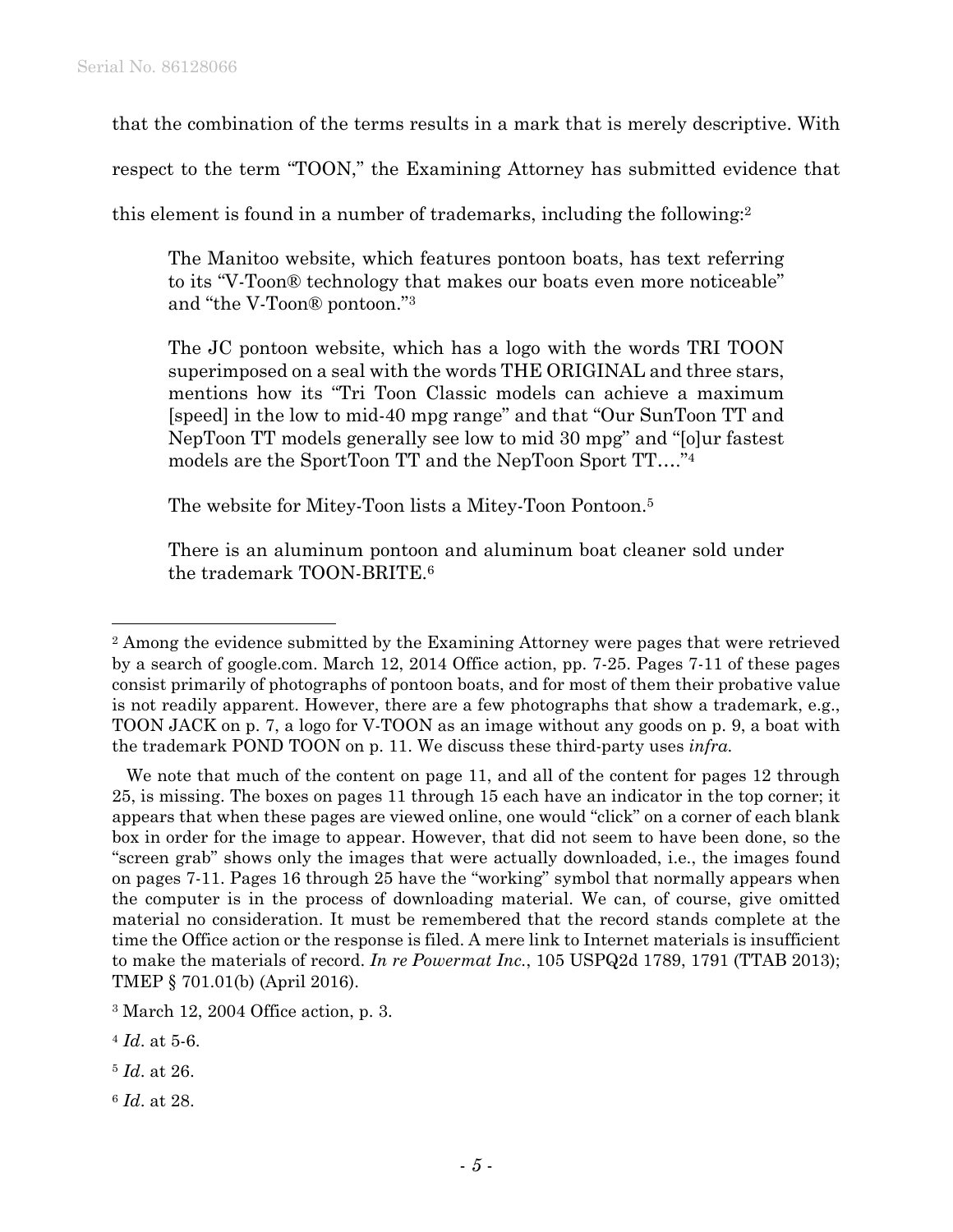The website ToonBoat.com, which is apparently a blog for pontoon boaters: "A place for pontoon boat owners or anyone interested in the pontoon boating lifestyle. … I created this site as a resource for all those owners of this great class of boat."7

A posting on the Bowfishing Forum website, under the topic "Pontoon kicker bracket," which consists of a photograph and text which reads, in its entirety, "I built this mostly out of 3 ½ inch aluminum channel to mount this kicker bracket on. will be putting my Honda bf 15 on to get out the creek where I launch an shoot fish. the last couple years they been keeping the water level down. after spending hours in my flatbottom I can,t wait to get out on my toon I been working on. [spelling and punctuation are in original].8

As for "KICKER," the Examining Attorney submitted the following:

Definitions of "kicker" from the Oxford Dictionaries (US English) that includes "*informal*, A small outboard motor."9

A 2013 article from Woods-N-Water News entitled "Two Motor Trolling" that states: "the work horse of any trolling boat has been the gasoline kicker motor. A 'kicker' does an excellent job of trolling…." The rest of the article variously refers to "kicker" per se and "kicker motor": "stopped putting a small gasoline kicker on the back of my boats. Instead of depending solely upon a kicker motor for trolling….10

An article on the Walleyes Inc. website entitled "My Secret Weapon," about fishing on the Great Lakes, that mentions "kicker motors" as being less than desirable for such fishing.11

An article on the practical-fishing-tips website that discusses various motors used when trolling for fish: "If your main outboard motor is 100 HP or higher there are some advantages to having a small gasoline motor for trolling sometimes called a "Kicker" motor."; "…the small

 $\overline{a}$ 

<sup>7</sup> October 3, 2014 Office action, p. 11.

<sup>8</sup> *Id*. at 8.

<sup>9</sup> March 12, 2014 Office action at 34-35.

<sup>10</sup> *Id*. at 37.

<sup>11</sup> *Id.* at 44.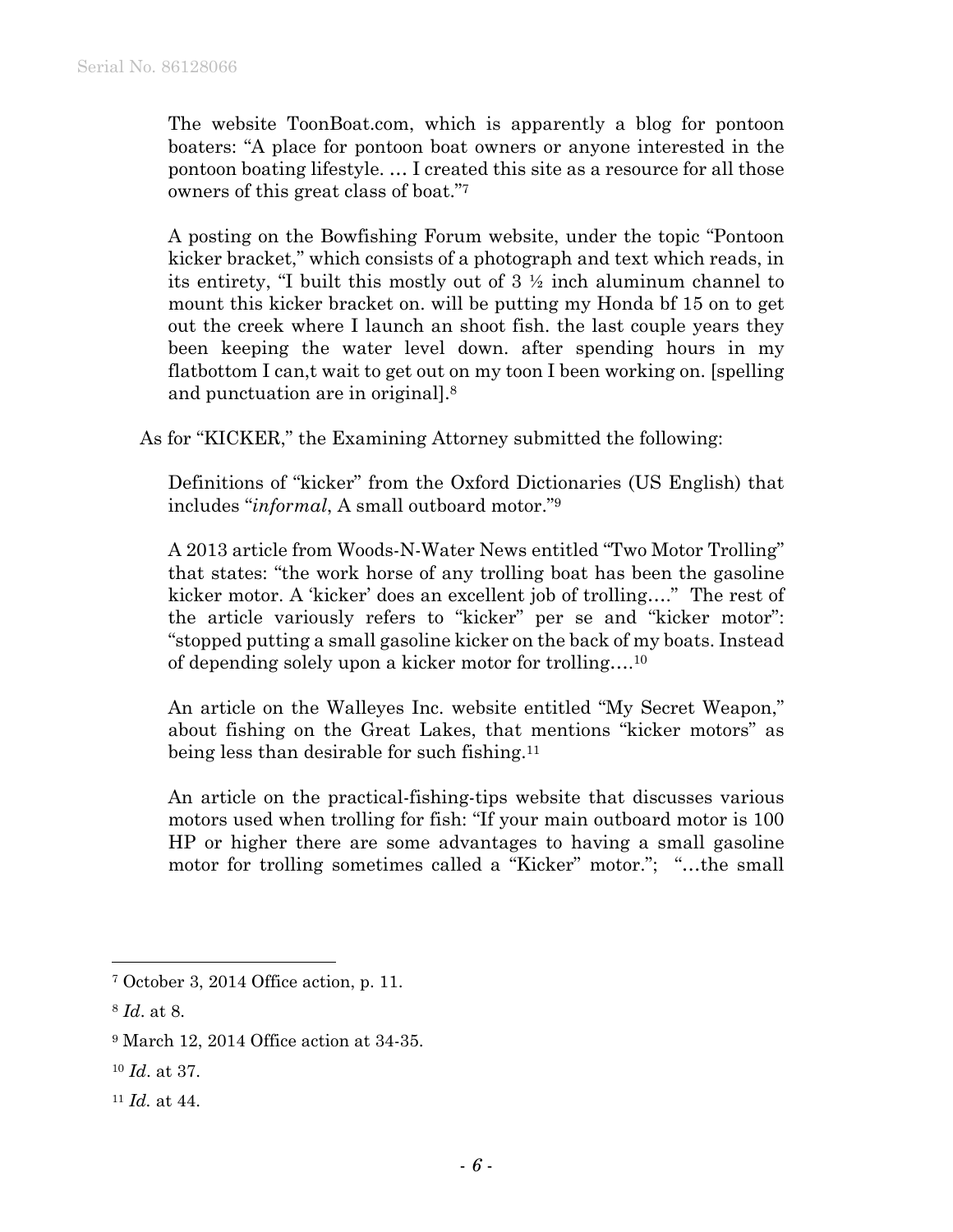9015 horse power gasoline 'Kicker' motor is better suited. Adding a 'Kicker Motor' is an additional cost…."12

A posting on the blog.boats.com website that includes the question, "I would like to mount a kicker…"13

The Examining Attorney has also submitted evidence regarding Applicant's goods that underscores the purpose of Applicant's mounting brackets is "for rigging an auxiliary outboard to a pontoon boat,"14 as set forth in the identification of goods.

Except for one reference in a blog, all of the uses of TOON that the Examining Attorney has made of record show that this element is part of various trademarks. The fact that a term may be used in a trademark does not prove that the term is merely descriptive. Although such use may show that a term has a significance within an industry, that significance may be a suggestive one. *See Jack Wolfskin Ausrustung Fur Draussen GmbH & Co. KGAA v. New Millennium Sports, S.L.U.*, 797 F.3d 1363, 116 USPQ2d 1129, 1136 (Fed. Cir. 2015); *Top Tobacco LP v. North Atlantic Operating Co.*, 101 USPQ2d 1163, 1173 (TTAB 2011) (third-party registrations indicate term CLASSIC has suggestive meaning as applied to tobacco products). There is no dictionary evidence showing that "toon" is an abbreviation of "pontoon," as might be expected if the term were recognized in the industry. Moreover, Applicant has submitted third-party registrations for marks that contain the word TOON that were registered without a disclaimer or pursuant to Section 2(f). *See*, e.g., Registration No.

 $\overline{a}$ 

<sup>12</sup> *Id*. at 55.

<sup>13</sup> October 3, 2014 Office action, p. 5.

<sup>14</sup> Article entitled "New Toon Kicker: Auxiliary Outboard Mount for Pontoons" on boats.com blog, October 3, 2014 Office action, p. 2.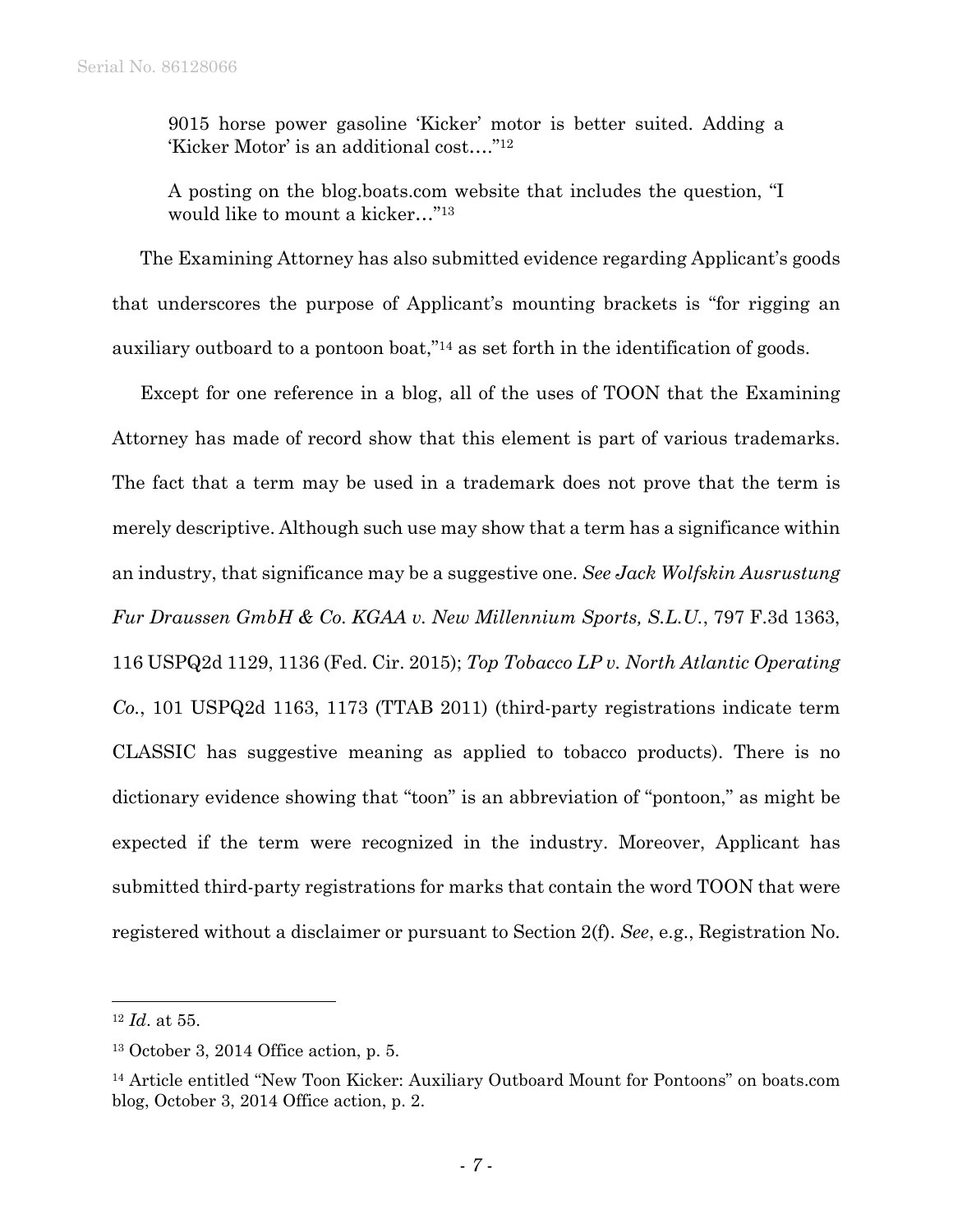l

3183336 for POND TOON for "pontoon boat"; Registration No. 2152354 for TRI TOON for boats; and Registration No. 3403649 for V-TOON for pontoon boats.15 Certainly we cannot conclude only from the fact that the element TOON is contained in third-party trademarks that the term is merely descriptive. Clearly TOON is derived from "pontoon", but these third parties might well have chosen to use TOON in their trademarks because it is *suggestive* of pontoon, not because it is the equivalent of pontoon. The only evidence we have of any non-trademark usage of "toon" is a single blogpost, but that is simply not sufficient for us to say that "toon" is an alternative term for "pontoon" or is an accepted abbreviation for that word. Given the amount of evidence that the Examining Attorney made of record (dictionary evidence, third-party registrations, Internet evidence consisting of companies selling boats and boating supplies, articles and blogs, and even images of pontoon boats), we must assume that she was unable to find any dictionary evidence or other usage of "toon" that would show it is regarded as a descriptive term. *Cf. In re The Monotype Corp. PLC*, 14 USPQ2d 1070, 1071 (TTAB 1989) (because the Examining Attorney made of record only two stories when the NEXIS search retrieved 48, and because the Examining Attorney is presumed to have made the best case possible, Board concluded that the 46 stories did not support the Office's position).

<sup>&</sup>lt;sup>15</sup> The POND TOON registration was subsequently cancelled for failure to file a Section 8 affidavit. However, as discussed *supra*, one of the images retrieved by the google.com search made of record by the Examining Attorney shows the mark on a boat.

We acknowledge that no disclaimer would be required for the V-TOON registration even if the Examining Attorney considered TOON to be merely descriptive, since it is part of a hyphenated term. TMEP  $\S$  1213.05(a)(ii) (when a compound word is formed by hyphenating two words or terms, one of which would be unregistrable alone, no disclaimer is necessary).